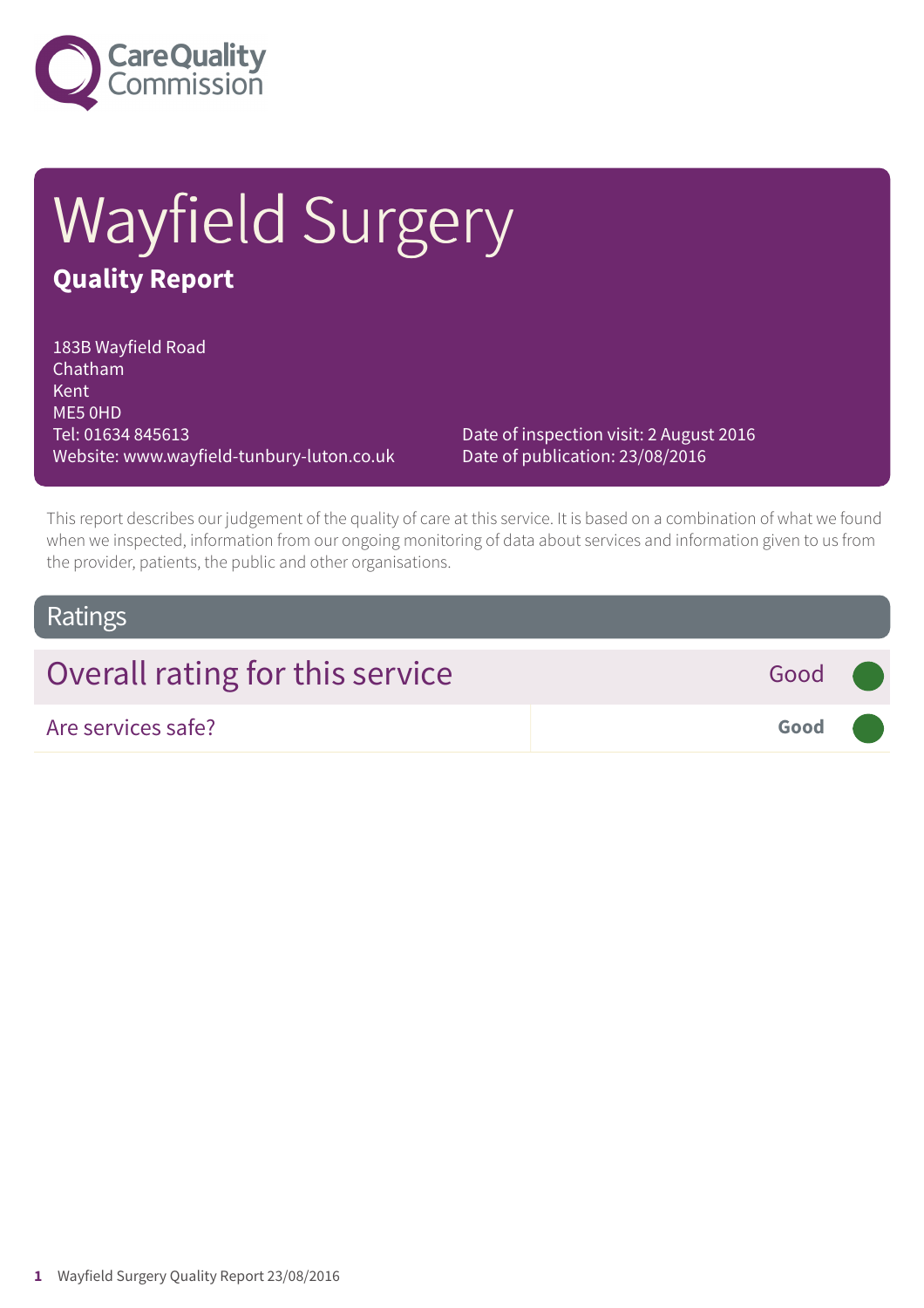# Summary of findings

### **Contents**

| Summary of this inspection                  | Page<br>2      |
|---------------------------------------------|----------------|
| Overall summary                             |                |
| The five questions we ask and what we found | 3              |
| Detailed findings from this inspection      |                |
| Our inspection team                         | $\overline{4}$ |
| Background to Wayfield Surgery              | $\overline{4}$ |
| Why we carried out this inspection          | $\overline{4}$ |
| How we carried out this inspection          | $\overline{4}$ |
| Detailed findings                           | 5              |

## Overall summary

### **Letter from the Chief Inspector of General Practice**

We carried out an announced comprehensive inspection at Wayfield Surgery on 15 December 2015. Breaches of the legal requirements were found, in that:

The practice did not have a defibrillator in order to respond to cardiac emergencies. The practice also did not have a risk assessment to show why a defibrillator was deemed not necessary.

As a result, care and treatment was not always provided in a safe and well-led way for patients. Therefore, Requirement Notices were served in relation to the Health and Social Care Act 2008 (Regulated Activities) Regulations 2014: Regulation12 - Safe care and treatment.

Following the comprehensive inspection, the practice wrote to us to tell us what they would do to meet the legal requirements in relation to the breaches and how they would comply with the legal requirements, as set out in the Requirement Notices.

We undertook this desk based inspection on 2 August 2016, to check that the practice had followed their plan and to confirm that they now met the legal requirements. This report only covers our findings in relation to those requirements. You can read the report from our last comprehensive inspection by selecting the 'all reports' link for Wayfield Surgery on our website at www.cqc.org.uk.

### **Professor Steve Field (CBE FRCP FFPH FRCGP)**

Chief Inspector of General Practice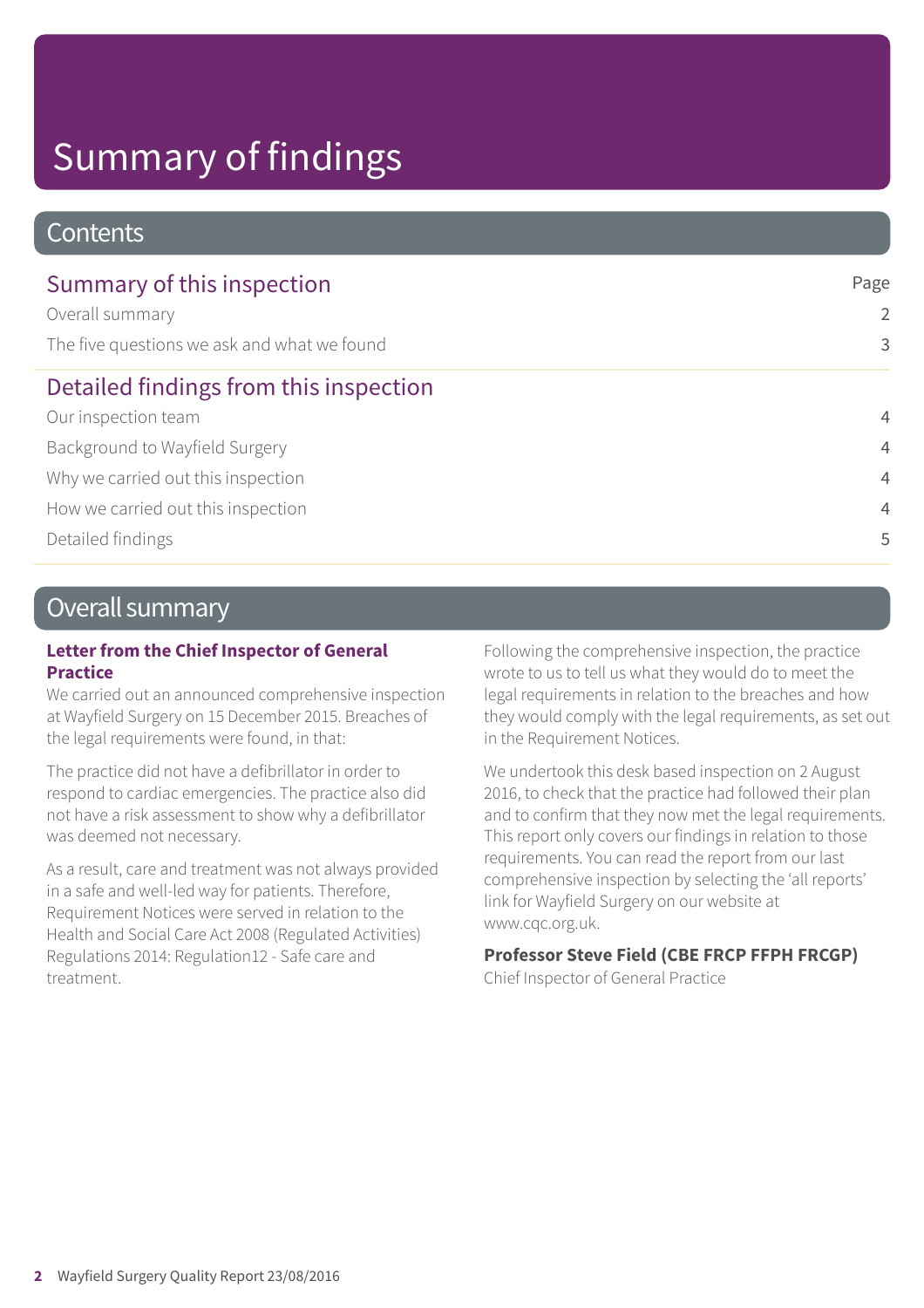## The five questions we ask and what we found

We always ask the following five questions of services.

#### **Are services safe?**

At our previous comprehensive inspection on 15 December 2015 the practice had been rated as requires improvement for providing safe services, as there were areas where it should make improvements. For example, the practice did not have a defibrillator in order to respond to cardiac emergencies. The practice also did not have a risk assessment to show why a defibrillator was deemed not necessary.

As part of our desk based inspection on 2 August 2016, the practice provided evidence, records, and documentary information to demonstrate that the requirements had been met.

The practice had undertaken a risk assessment to show why a defibrillator was deemed not necessary.

**Good –––**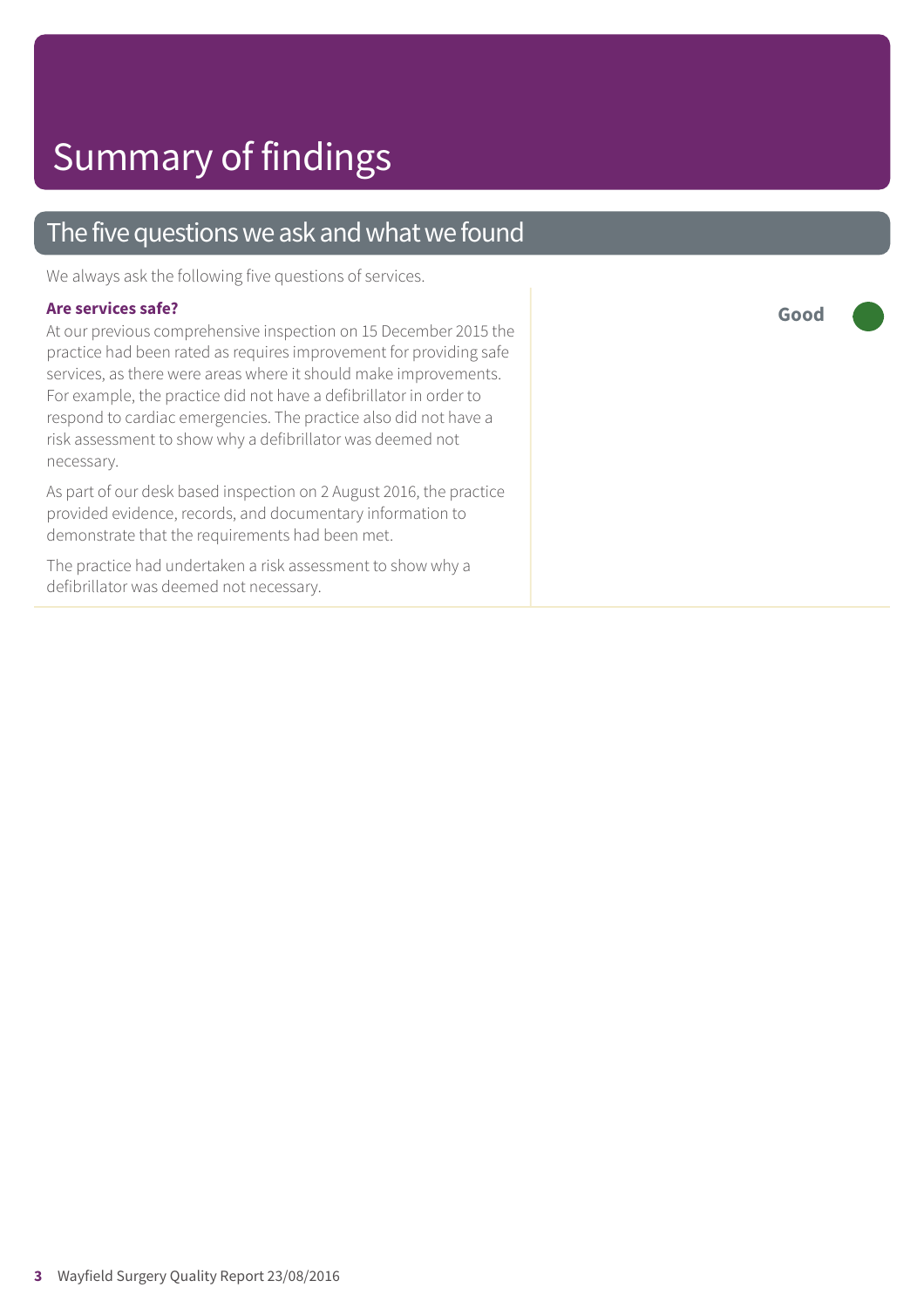

# Wayfield Surgery **Detailed findings**

## Our inspection team

### **Our inspection team was led by:**

The desk based inspection was completed by a CQC Lead Inspector**.**

## **Background to Wayfield Surgery**

Wayfield Surgery is a GP based practice in Walderslade, Chatham. There are approximately 1,650 patients registered on the practice list.

Services are provided at Wayfield Surgery by Sydenham House Medical Group who also provide primary medical services from other locations in the South East of England. The group took over the practice from the previous registered provider in June 2015. The previous provider had not been inspected by the CQC.

The practice staff consists of one GP (male), two practice nurses (female) and a health care assistant (female). The GP and nurses are supported by a practice supervisor, a team of reception and administration staff and staff from Sydenham House Medical Group's central operations team.

The practice is all sited on one level. There is a reception and a waiting area and all patient areas are accessible to patients with mobility issues, as well as parents with children and babies.

The practice is open 8am to 1.30pm Monday to Friday. Sydenham House Medical Group does not offer afternoon appointments at this site, but redirects patients to one of its other nearby practices: Tunbury Avenue Surgery, Chatham and Luton Medical Centre, Chatham.

Patients requiring a GP outside of normal working hours are advised to contact the GP Out of Hours service provided by Medway On Call Care (referred to as MedOCC).

The practice has a General Medical Service Contract (a contract between NHS England and general practices for delivering general medical services.

Services are delivered from:

• Wayfield Surgery, 183B Wayfield Road, Chatham, Kent, ME5 0HD.

## Why we carried out this inspection

We undertook a desk based inspection of Wayfield Surgery on 2 August 2016. This inspection was carried out to check that improvements had been made to meet the legal requirements planned by the practice, following our comprehensive inspection 15 December 2015.

We inspected this practice against one of the five questions we ask about services; is the service safe. This is because the service was not meeting some of the legal requirements in relation to these questions.

## How we carried out this inspection

Before carrying out the desk based inspection, we reviewed information sent to us by the practice that told us how the breaches identified during the comprehensive inspection had been addressed. For example, photographic and documentary evidence.